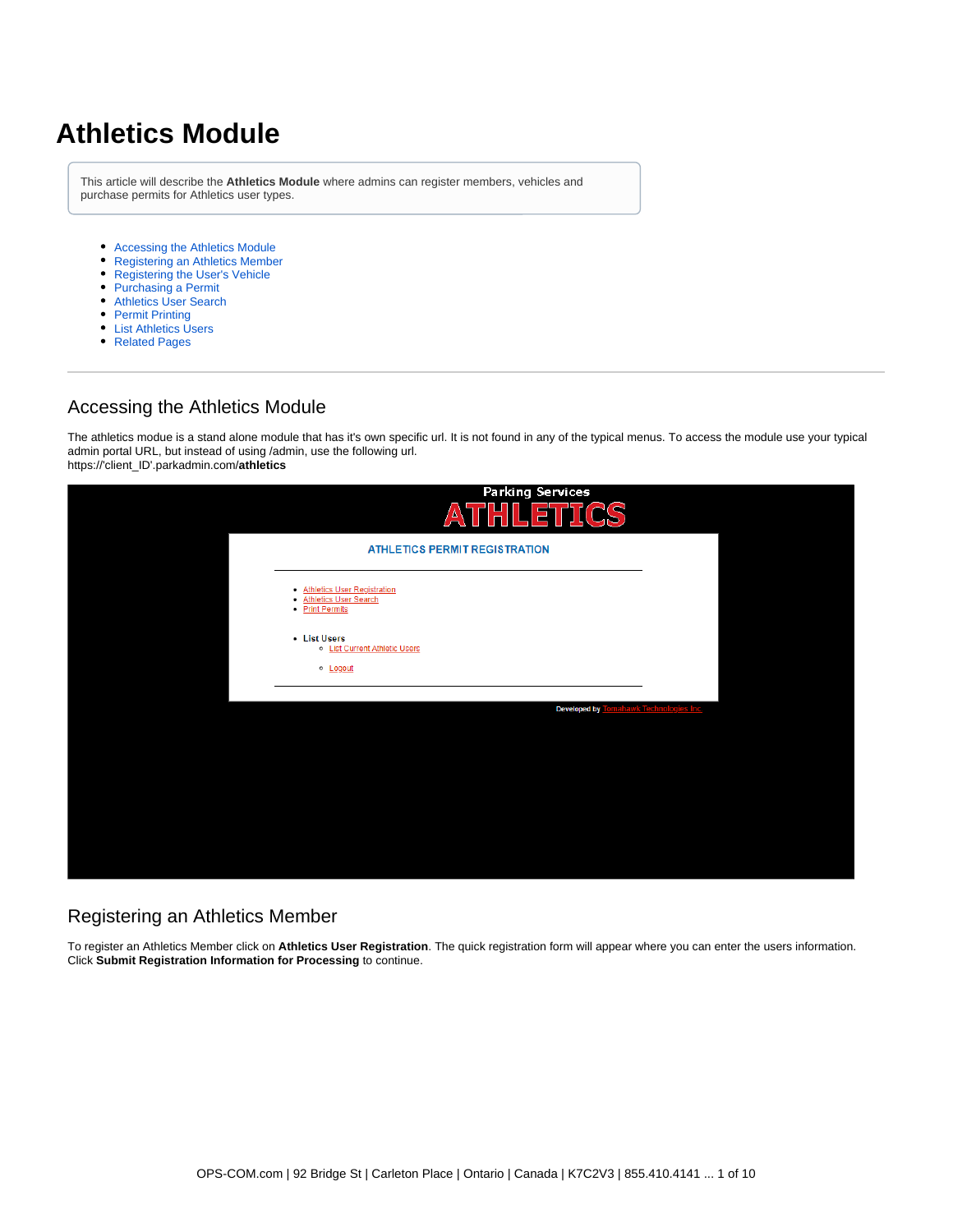|                                                                                                                                                                                                                             | <b>Parking Services</b><br>F<br>۵١                                                                                                            |  |
|-----------------------------------------------------------------------------------------------------------------------------------------------------------------------------------------------------------------------------|-----------------------------------------------------------------------------------------------------------------------------------------------|--|
|                                                                                                                                                                                                                             | <b>STEP 1 - QUICK REGISTRATION FORM</b>                                                                                                       |  |
| <b>Personal Information</b><br><b>User Type: Athletics</b><br>* Username: tfox<br>Salutation: Mr. v<br>* First Name: Tom<br>* Last Name: Fox<br>Street Address: 23 Riverview Rd.<br>Province: Canada<br>Postal Code: K2G5T6 | * Password: XEDEUOOAEAQ<br>Email Address: tfox@tomahawk.com<br>Phone: 613-225-0854<br>Please include area code<br>City: Ottawa<br>$\check{ }$ |  |
|                                                                                                                                                                                                                             | Submit Registration Information for Processing                                                                                                |  |
|                                                                                                                                                                                                                             | Return to Menu                                                                                                                                |  |
|                                                                                                                                                                                                                             | Developed by<br>awk Technologies Inc.                                                                                                         |  |

A confirmation screen will appear. If all information is correct click on **Information Correct** to continue.



#### <span id="page-1-0"></span>Registering the User's Vehicle

The user ionformation will now appear with a prompt to associate a vehicle with the user's information.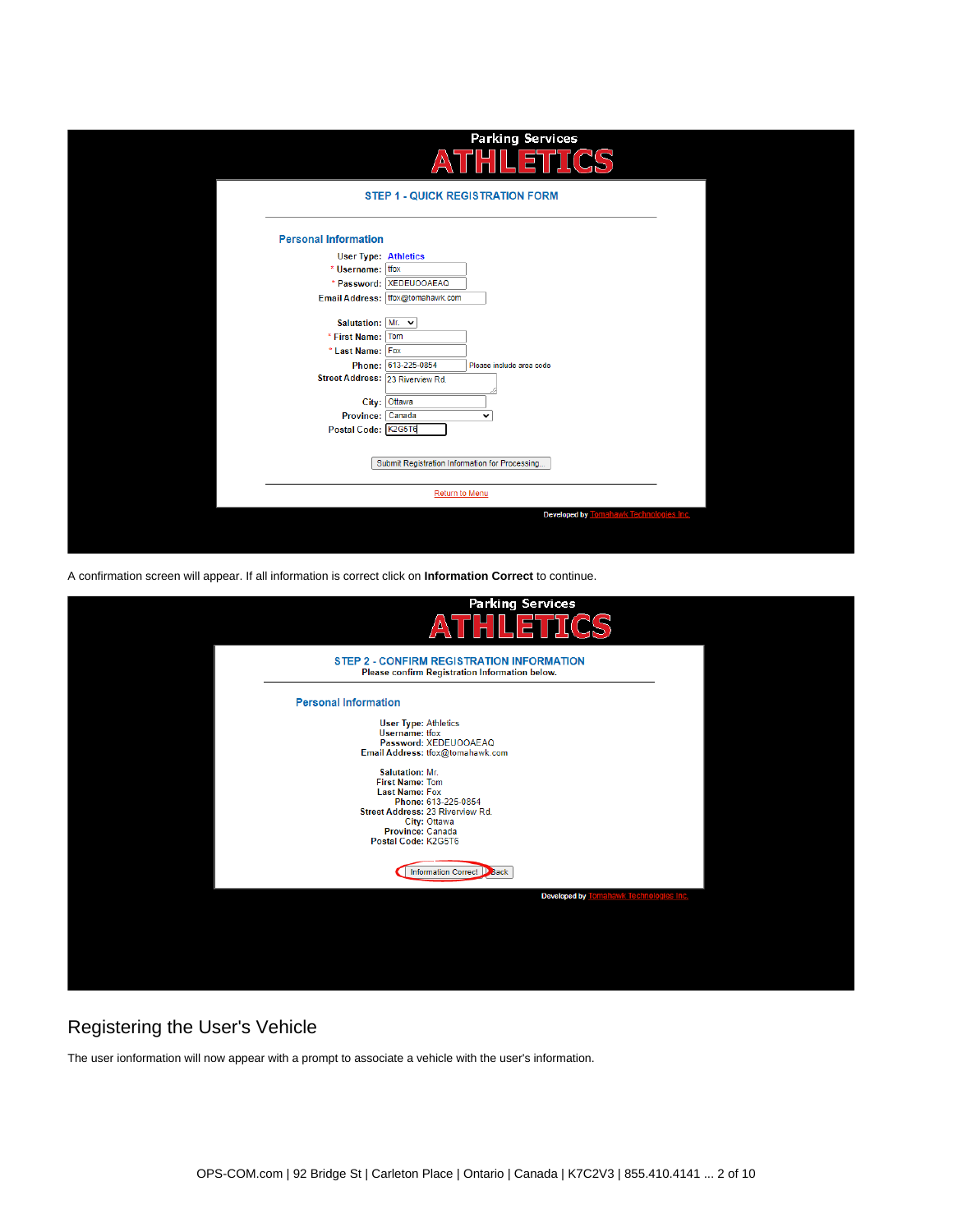

Click on Associate a vehicle with this user to add the user's vehicle information. OPnce you have completed the form click on **Add New Vehicle**.

|                                                                                                    | <b>Parking Services</b><br>ATHLETICS                                                                                                                                                                                                                                                                                                     |  |
|----------------------------------------------------------------------------------------------------|------------------------------------------------------------------------------------------------------------------------------------------------------------------------------------------------------------------------------------------------------------------------------------------------------------------------------------------|--|
|                                                                                                    | <b>REGISTER PARKING PERMIT</b>                                                                                                                                                                                                                                                                                                           |  |
| <b>Personal Information</b><br>Mr. Tom Fox (tfox) <b>M R</b><br>23 Riverview Rd.<br>Ottawa, Canada | User does not have any vehicles.<br>Associate a vehicle with this user                                                                                                                                                                                                                                                                   |  |
| <b>K2G5T6</b><br>613-225-0854                                                                      | Tomahawk - Google Chrome<br>$\Box$<br>$\times$<br>demo.preview.parkadmin.com/athletics/newVehicle.aro                                                                                                                                                                                                                                    |  |
|                                                                                                    | <b>ADD NEW VEHICLE INFORMATION</b><br><b>Vehicle Status</b><br>Active $\sim$<br><b>Licence plate</b><br>APVK123<br><b>Plate Type</b><br>Passenger<br>$\check{~}$<br><b>Black</b><br>Colour<br>$\check{~}$<br><b>Make</b><br>Honda<br>$\checkmark$<br><b>Type</b><br>Compact<br>$\check{ }$<br><b>Province</b><br>Ontario<br>$\checkmark$ |  |
|                                                                                                    | Year (4 digit) 2019<br><b>Add New Vehicle</b><br><b>D</b> ancel                                                                                                                                                                                                                                                                          |  |

<span id="page-2-0"></span>Purchasing a Permit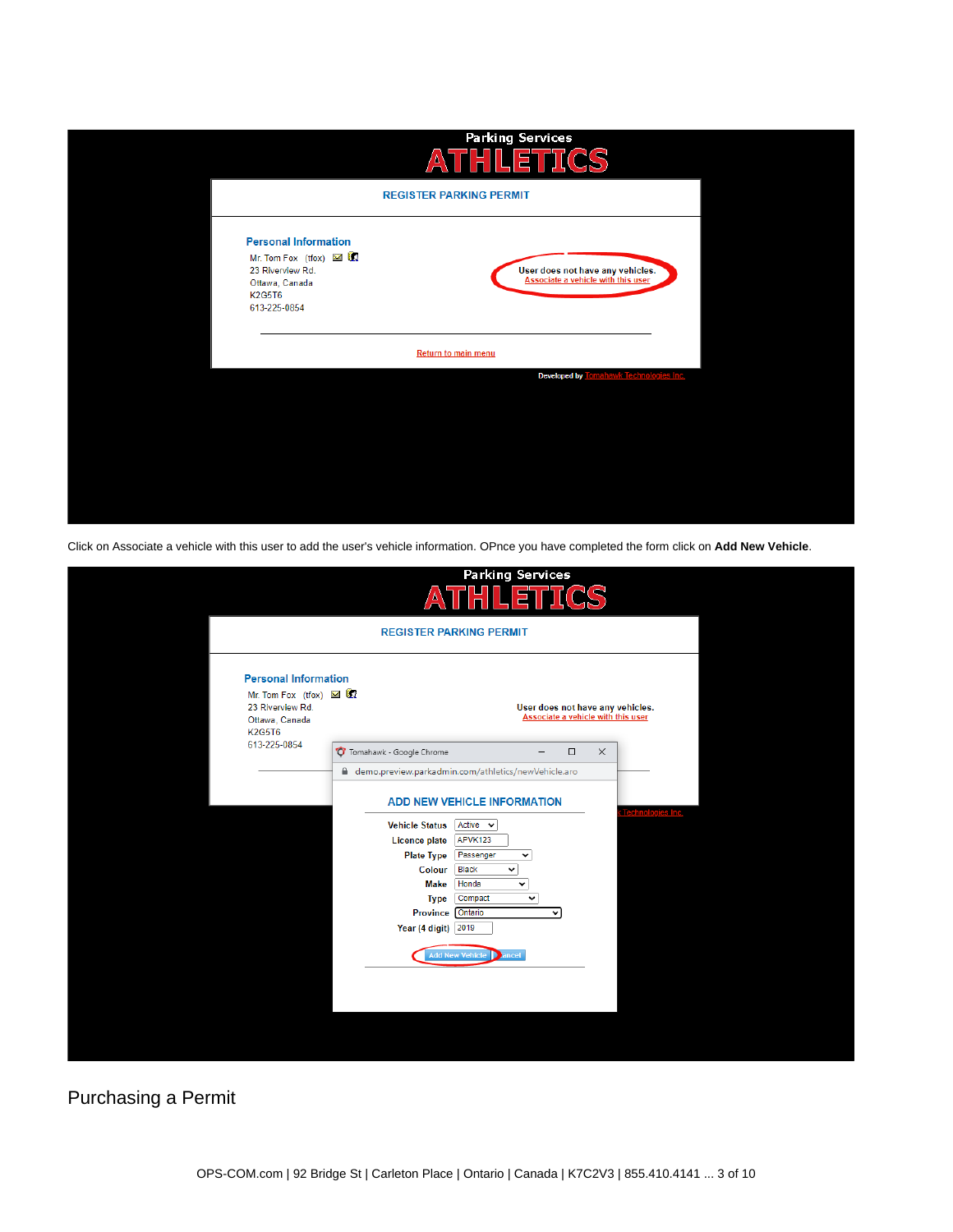The user's information screen will be updated and the admin will be prompted to assign a permit to this user.

| <b>REGISTER PARKING PERMIT</b><br><b>Personal Information</b><br><b>Associated vehicle(s)</b><br>Mr. Tom Fox (tfox) <b>MI</b><br>Color<br>Plate<br>Year<br>23 Riverview Rd.<br>2019<br><b>Black</b><br>APVK123<br>Ottawa, Canada<br>Associate another vehicle with this user<br><b>K2G5T6</b><br>613-225-0854<br><b>Register a Permit:</b><br>- Register a regular permit in Company Staff lot for this user<br>- Register a Temp. permit in Company Staff lot<br>- Register a regular permit in <u>Green Lot East</u> for this user<br><b>Permit Records:</b><br><b>Return to main menu</b> | ATHLETICS |                      |
|----------------------------------------------------------------------------------------------------------------------------------------------------------------------------------------------------------------------------------------------------------------------------------------------------------------------------------------------------------------------------------------------------------------------------------------------------------------------------------------------------------------------------------------------------------------------------------------------|-----------|----------------------|
|                                                                                                                                                                                                                                                                                                                                                                                                                                                                                                                                                                                              |           |                      |
|                                                                                                                                                                                                                                                                                                                                                                                                                                                                                                                                                                                              |           |                      |
|                                                                                                                                                                                                                                                                                                                                                                                                                                                                                                                                                                                              |           |                      |
|                                                                                                                                                                                                                                                                                                                                                                                                                                                                                                                                                                                              |           | <b>Make</b>          |
|                                                                                                                                                                                                                                                                                                                                                                                                                                                                                                                                                                                              |           | Honda                |
|                                                                                                                                                                                                                                                                                                                                                                                                                                                                                                                                                                                              |           |                      |
|                                                                                                                                                                                                                                                                                                                                                                                                                                                                                                                                                                                              |           |                      |
|                                                                                                                                                                                                                                                                                                                                                                                                                                                                                                                                                                                              |           |                      |
|                                                                                                                                                                                                                                                                                                                                                                                                                                                                                                                                                                                              |           |                      |
| <b>Developed by</b>                                                                                                                                                                                                                                                                                                                                                                                                                                                                                                                                                                          |           | wk Techno<br>es Inc. |

In our example we will issue a permit in the Company Staff Lot. Click on Purchase this Permit to complete the purchase process.

|                                                                                                     | <b>Parking Services</b><br>$\blacksquare$                      |
|-----------------------------------------------------------------------------------------------------|----------------------------------------------------------------|
|                                                                                                     | <b>CONFIRM PARKING PERMIT REGISTRATION</b>                     |
| <b>Personal Information</b>                                                                         |                                                                |
| Mr. Tom Fox (tfox) <b>MI</b><br>23 Riverview Rd.<br>Ottawa, Canada<br><b>K2G5T6</b><br>613-225-0854 |                                                                |
| <b>Permit Information</b><br>Requested Lot: Company Staff lot<br>Semester: Jan 2022                 |                                                                |
| Permit Total: \$30.00<br>Taxes: \$3.90                                                              |                                                                |
|                                                                                                     | Total Owing: \$33.90                                           |
| Purchase this Permit                                                                                | Please verify that the above information is correct.<br>Cancel |
|                                                                                                     | Return to main page                                            |
|                                                                                                     | <b>Developed by</b><br>hawk Technoloo<br>des Inc               |

A confirmation will appear. The admin is able to print the users permit from this page.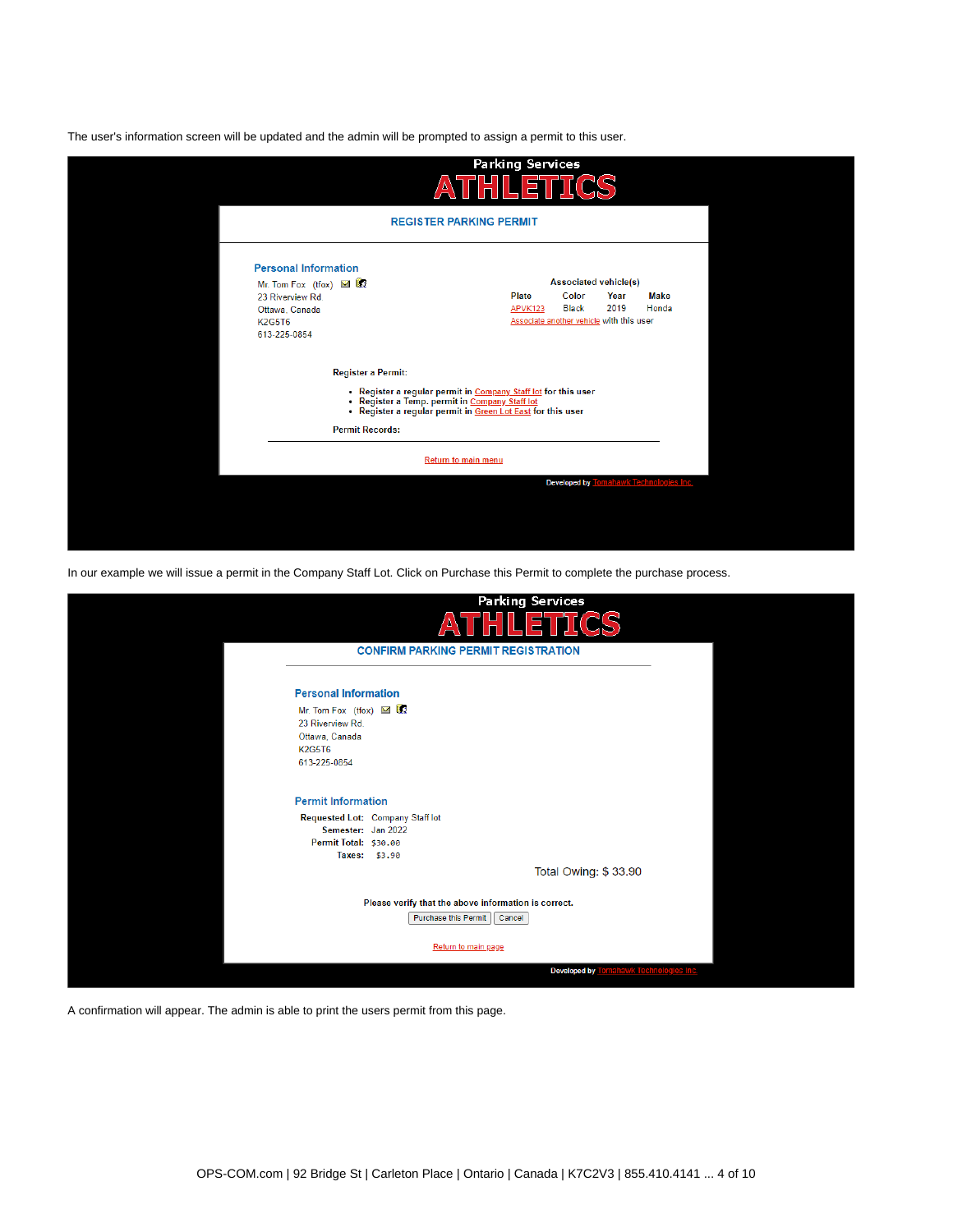

### <span id="page-4-0"></span>Athletics User Search

From thei module you can search Athletic Users. They must have the user type Athletics to appear in this search. Click **Athletics User Search** to begin.



Enter the search criteria suggested onscreen and click **Search** to proceed. You can view user history by clicking on the gold **H,** you can email the user by clicking on the envelope icon, or you can get more user information by clicking on their user name.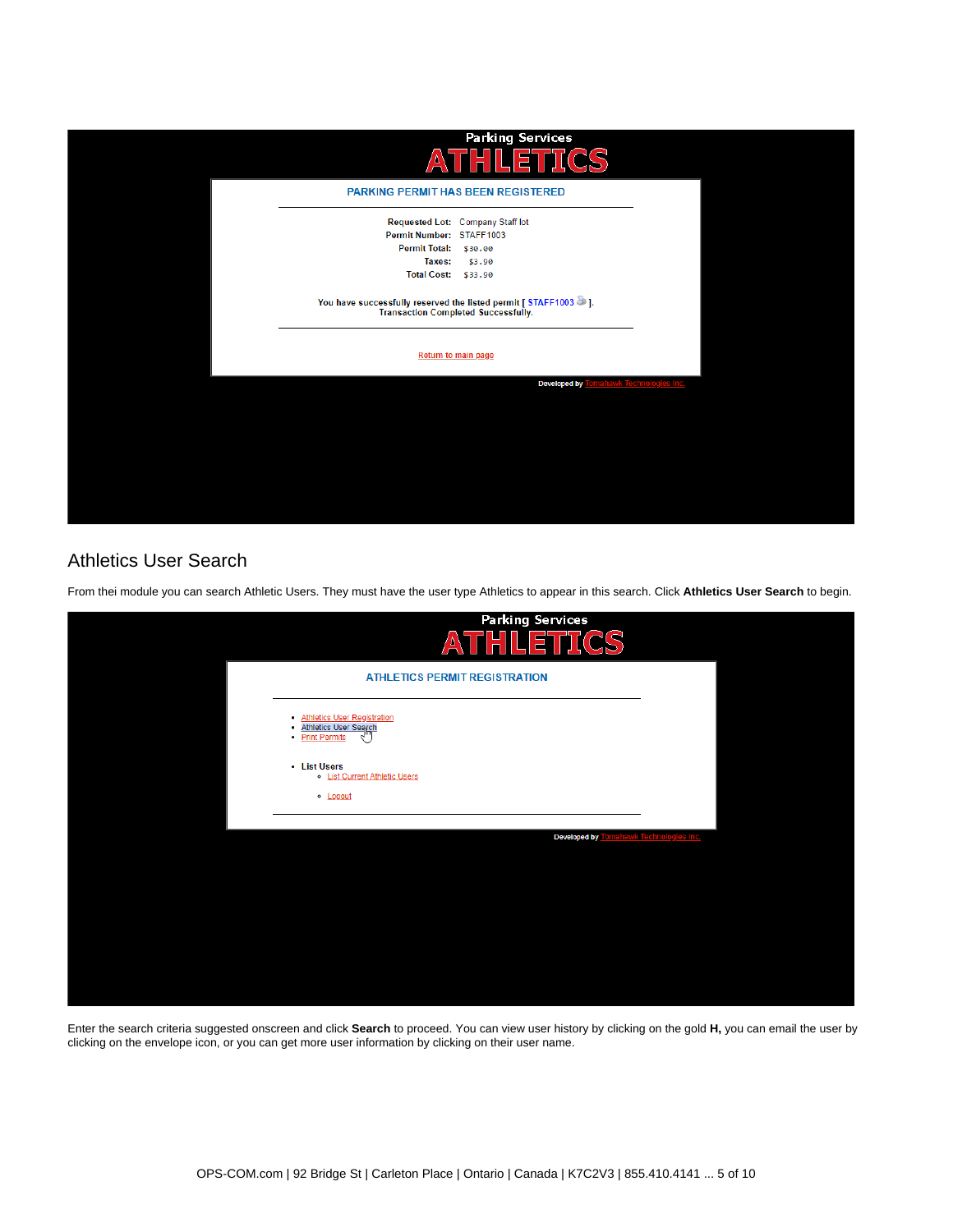| Provide full or partial User name, Last name, Email address,<br>Student number or Employee number in order to retrieve profile.<br>Search<br><b>Bennett</b><br><b>USERNAME</b><br>STU./EMP. No.<br><b>FULL NAME</b><br><b>TU8456</b><br>bennett, Paul<br>H Sopbennett<br>Click on a header to change sort order.<br>Click on a username to view the profile, vehicle and permit info.<br>Click H to view system history.<br>Click M to send user a mail message.<br>Return to main page<br><b>Developed by</b><br>hawk Technolog | THL<br><u> Δ</u><br><b>USER SEARCH</b> | <b>Parking Services</b><br>.ETTICS |  |
|----------------------------------------------------------------------------------------------------------------------------------------------------------------------------------------------------------------------------------------------------------------------------------------------------------------------------------------------------------------------------------------------------------------------------------------------------------------------------------------------------------------------------------|----------------------------------------|------------------------------------|--|
|                                                                                                                                                                                                                                                                                                                                                                                                                                                                                                                                  |                                        |                                    |  |
|                                                                                                                                                                                                                                                                                                                                                                                                                                                                                                                                  |                                        |                                    |  |
|                                                                                                                                                                                                                                                                                                                                                                                                                                                                                                                                  |                                        |                                    |  |
|                                                                                                                                                                                                                                                                                                                                                                                                                                                                                                                                  |                                        |                                    |  |
|                                                                                                                                                                                                                                                                                                                                                                                                                                                                                                                                  |                                        |                                    |  |

## <span id="page-5-0"></span>Permit Printing

The admin can print the users permit. To begin click on **Print Permits**.

|            |                     |                                                                                                                               | <b>Parking Services</b><br>$\mathbf{5}$                                                         | 7 (C)               |              |  |
|------------|---------------------|-------------------------------------------------------------------------------------------------------------------------------|-------------------------------------------------------------------------------------------------|---------------------|--------------|--|
|            |                     |                                                                                                                               | <b>VEHICLE HANG TAG PRINTING</b>                                                                |                     |              |  |
|            |                     | and/or<br>staff1000<br><b>Permit Text:</b><br>Retrieve                                                                        | Permit Lot: [M] - Arena Lot North (Staff Only) v<br>$\bullet$ Partial Match $\circ$ Exact Match |                     |              |  |
| Print      | <b>User Name</b>    | <b>Parking Lot</b>                                                                                                            | <b>Permit Number</b>                                                                            | <b>Printed</b>      | <b>Admin</b> |  |
| ╭          | pbennett            | Arena Lot<br>North (Staff<br>Only)                                                                                            | STAFF1000                                                                                       | N/A                 | N/A          |  |
| Select All | <b>DeSelect All</b> |                                                                                                                               | * permits paid by Payroll Deduction are highlighted.                                            |                     |              |  |
|            |                     | $\Box$ Do not print date<br>Expiry Date: $\boxed{\mathsf{Dec}} \vee \boxed{31} \vee \boxed{2022}$<br>Print Selected Hang Tags | <b>B</b> -                                                                                      |                     |              |  |
|            |                     |                                                                                                                               | Return to main page                                                                             |                     |              |  |
|            |                     |                                                                                                                               |                                                                                                 | <b>Developed by</b> | k Technolog  |  |

Select the **Permit Lot** and the **Permit Text** (permit number) and click on **Print Selected Hang Tag** to complete the process.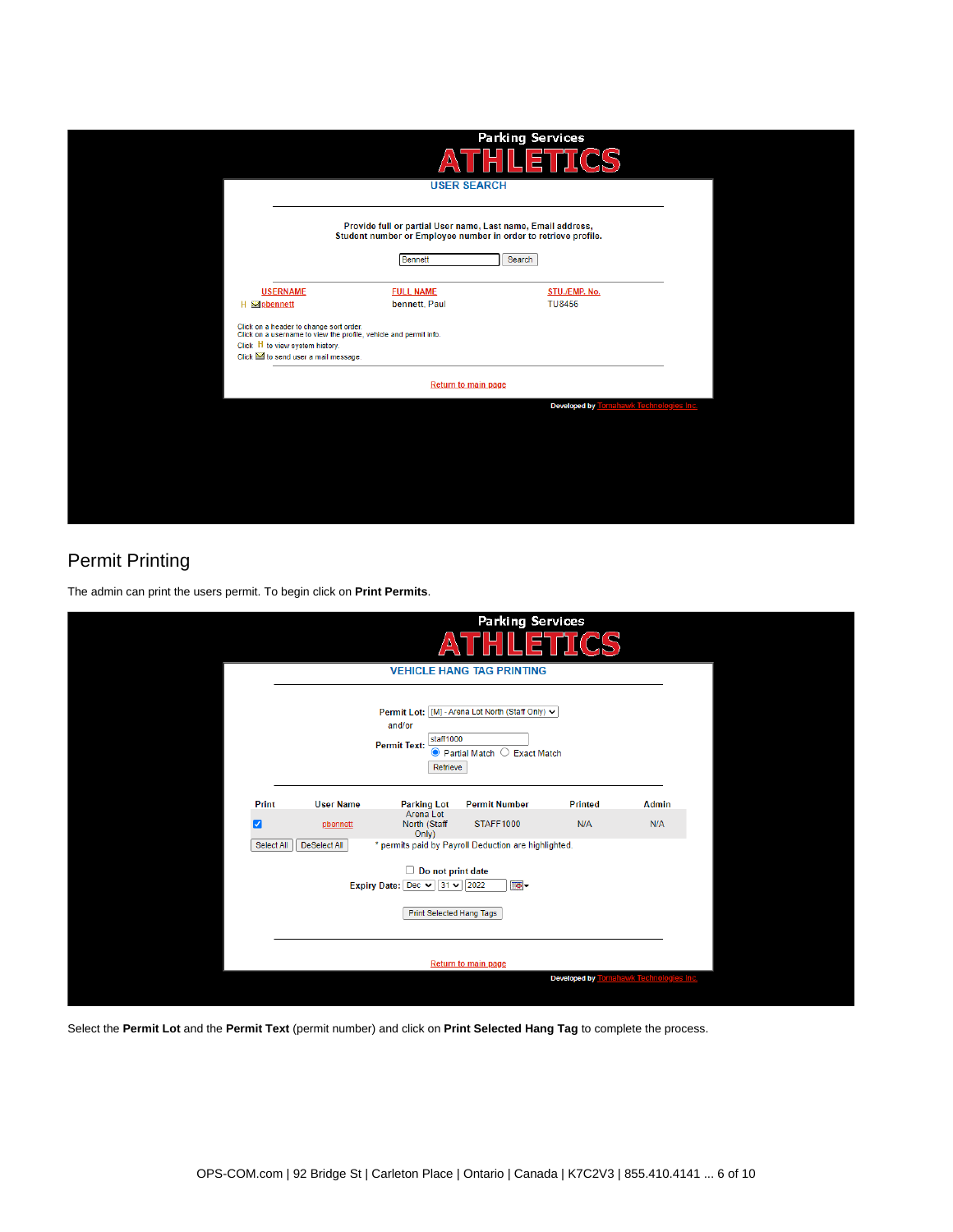|                                                                                  |                     |                                                        | <b>Parking Services</b><br>$\overline{\mathbf{E}}$                                              |                     |              |  |  |  |
|----------------------------------------------------------------------------------|---------------------|--------------------------------------------------------|-------------------------------------------------------------------------------------------------|---------------------|--------------|--|--|--|
|                                                                                  |                     |                                                        | <b>VEHICLE HANG TAG PRINTING</b>                                                                |                     |              |  |  |  |
|                                                                                  |                     | and/or<br>staff1000<br><b>Permit Text:</b><br>Retrieve | Permit Lot: [M] - Arena Lot North (Staff Only) v<br>$\bullet$ Partial Match $\circ$ Exact Match |                     |              |  |  |  |
| Print                                                                            | <b>User Name</b>    | <b>Parking Lot</b>                                     | <b>Permit Number</b>                                                                            | <b>Printed</b>      | <b>Admin</b> |  |  |  |
| ◡                                                                                | pbennett            | Arena Lot<br>North (Staff<br>Only)                     | <b>STAFF1000</b>                                                                                | N/A                 | N/A          |  |  |  |
| Select All                                                                       | <b>DeSelect All</b> |                                                        | * permits paid by Payroll Deduction are highlighted.                                            |                     |              |  |  |  |
| $\Box$ Do not print date<br>Expiry Date: Dec $\vee$ 31 $\vee$ 2022<br><b>B</b> - |                     |                                                        |                                                                                                 |                     |              |  |  |  |
|                                                                                  |                     | <b>Print Selected Hang Tags</b>                        |                                                                                                 |                     |              |  |  |  |
|                                                                                  |                     |                                                        | Return to main page                                                                             |                     |              |  |  |  |
|                                                                                  |                     |                                                        |                                                                                                 | <b>Developed by</b> |              |  |  |  |

### <span id="page-6-0"></span>List Athletics Users

To get a list of all Athletics user type end users click on **List Current Athletic Users**.



A list of all current users will appear. There is further information you can see from this screen.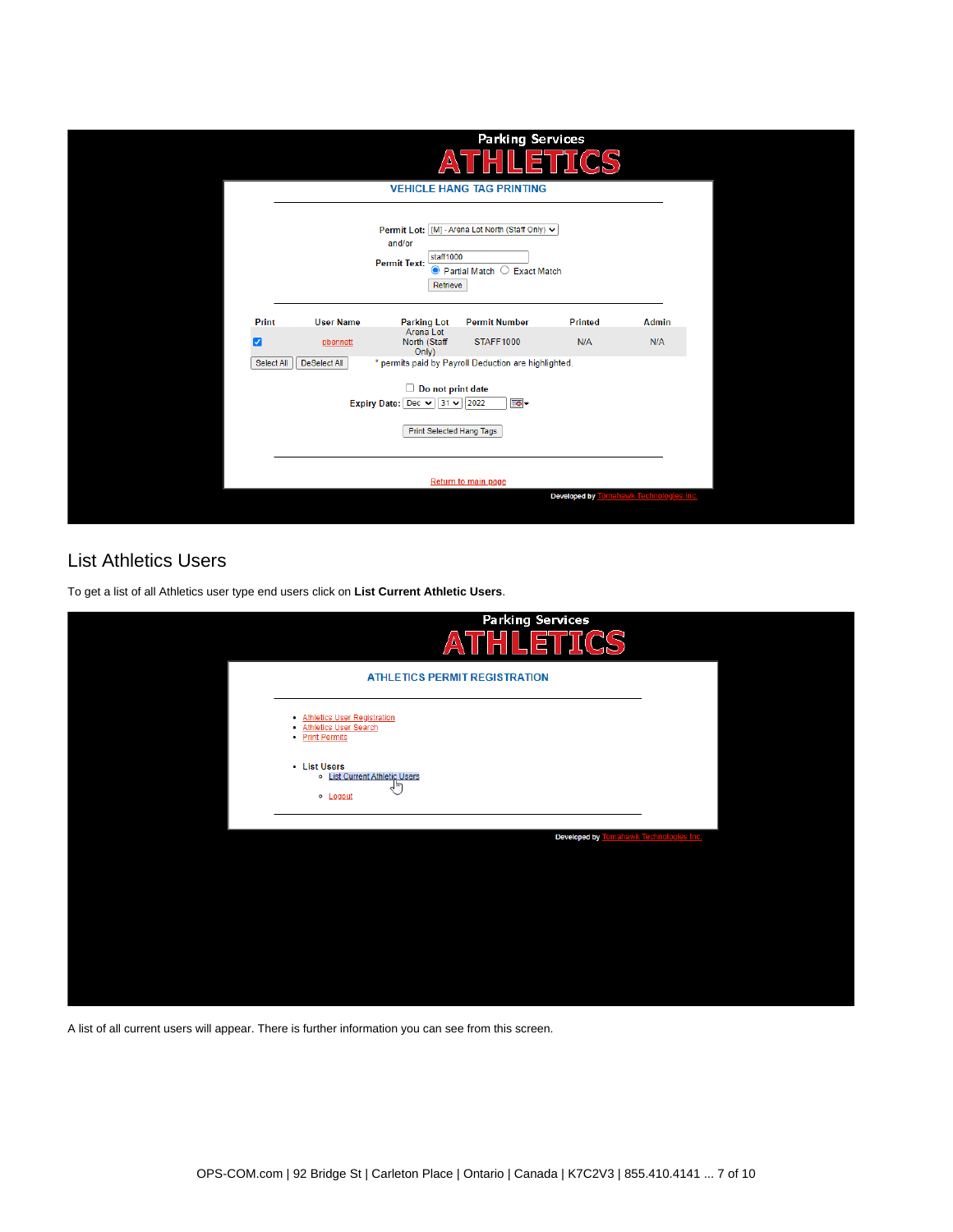

To see a user's details click on the username.

| Semester   Current Active Semesters v<br>Filter<br><b>ATHLETICS REGISTERED PERMIT USERS</b><br><b>USERNAME</b><br><b>FULL NAME</b><br><b>PERMIT</b><br><b>LOT NAME</b><br><b>Track And Field Lot</b><br>Doe, John<br>johndoe<br>500<br><b>XXXXXX</b><br><b>Teddy</b><br>501<br><b>Track And Field Lot</b><br>Adams, Teddy<br>Bennett, Paul<br>Arena Lot North (Staff Only)<br>pbennett<br><b>STAFF1000</b><br>Arena Lot North (Staff Only)<br>bobr1 $\sim$<br>Roberts, Bob<br><b>STAFF1001</b><br>Arena Lot North (Staff Only)<br>Comerton, Mary<br>mcomerton<br><b>STAFF1002</b><br>Arena Lot North (Staff Only)<br>tfoxtrot<br>Foxtrot, Tom<br><b>STAFF1003</b><br><b>Teddy</b><br>Arena Lot North (Staff Only)<br>Adams, Teddy<br><b>STAFF1004</b><br>Click on a username to view details.<br>Click on a header to change sort order.<br>Return to main page<br><b>Developed by</b><br>wk Technolog<br>es Inc. |  | /≙′ | <b>Parking Services</b><br>ETTICS |  |
|-------------------------------------------------------------------------------------------------------------------------------------------------------------------------------------------------------------------------------------------------------------------------------------------------------------------------------------------------------------------------------------------------------------------------------------------------------------------------------------------------------------------------------------------------------------------------------------------------------------------------------------------------------------------------------------------------------------------------------------------------------------------------------------------------------------------------------------------------------------------------------------------------------------------|--|-----|-----------------------------------|--|
|                                                                                                                                                                                                                                                                                                                                                                                                                                                                                                                                                                                                                                                                                                                                                                                                                                                                                                                   |  |     |                                   |  |
|                                                                                                                                                                                                                                                                                                                                                                                                                                                                                                                                                                                                                                                                                                                                                                                                                                                                                                                   |  |     |                                   |  |
|                                                                                                                                                                                                                                                                                                                                                                                                                                                                                                                                                                                                                                                                                                                                                                                                                                                                                                                   |  |     |                                   |  |
|                                                                                                                                                                                                                                                                                                                                                                                                                                                                                                                                                                                                                                                                                                                                                                                                                                                                                                                   |  |     |                                   |  |
|                                                                                                                                                                                                                                                                                                                                                                                                                                                                                                                                                                                                                                                                                                                                                                                                                                                                                                                   |  |     |                                   |  |
|                                                                                                                                                                                                                                                                                                                                                                                                                                                                                                                                                                                                                                                                                                                                                                                                                                                                                                                   |  |     |                                   |  |
|                                                                                                                                                                                                                                                                                                                                                                                                                                                                                                                                                                                                                                                                                                                                                                                                                                                                                                                   |  |     |                                   |  |
|                                                                                                                                                                                                                                                                                                                                                                                                                                                                                                                                                                                                                                                                                                                                                                                                                                                                                                                   |  |     |                                   |  |
|                                                                                                                                                                                                                                                                                                                                                                                                                                                                                                                                                                                                                                                                                                                                                                                                                                                                                                                   |  |     |                                   |  |
|                                                                                                                                                                                                                                                                                                                                                                                                                                                                                                                                                                                                                                                                                                                                                                                                                                                                                                                   |  |     |                                   |  |
|                                                                                                                                                                                                                                                                                                                                                                                                                                                                                                                                                                                                                                                                                                                                                                                                                                                                                                                   |  |     |                                   |  |

The screen will refresh with a detail view of the user's information. You can view a list of vehicles and get details on them by clicking on the plate number. You may also add another vehicle to this users profile as well as print the permit hang tag from this screen.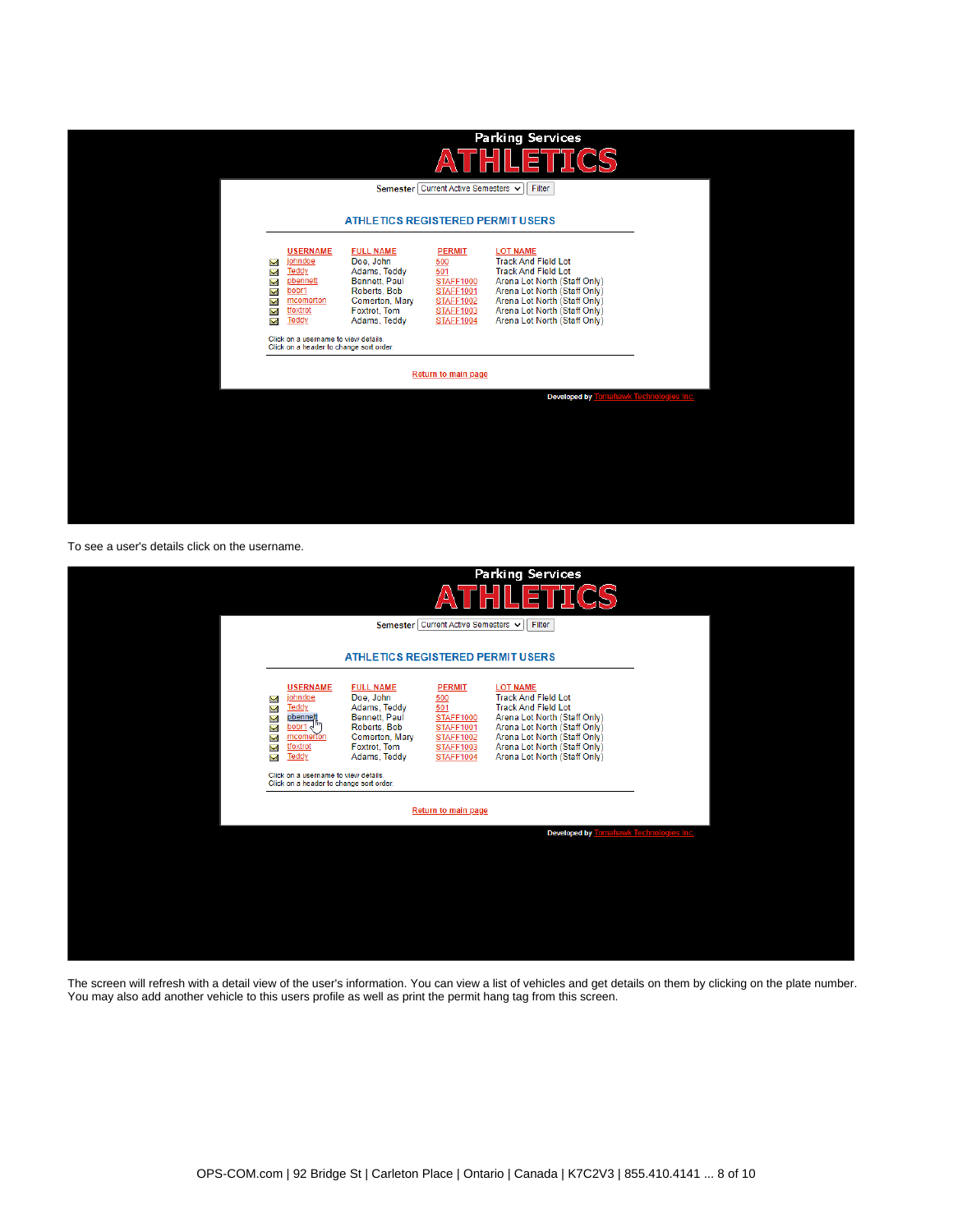| /Δ۱                                                                  | <b>Parking Services</b><br>THIL          | .ETTICS                               |              |                         |  |
|----------------------------------------------------------------------|------------------------------------------|---------------------------------------|--------------|-------------------------|--|
|                                                                      | <b>REGISTER PARKING PERMIT</b>           |                                       |              |                         |  |
|                                                                      |                                          | <b>Associated vehicle(s)</b>          |              |                         |  |
| <b>Personal Information</b>                                          | Plate<br>APVK189                         | Color<br>Grey                         | Year<br>2016 | <b>Make</b><br>Ford     |  |
| Mr. Paul Bennett (pbennett) MI<br>123 Main Street<br>Ottawa, Ontario | APVK122<br><b>ABC123</b><br>AWXY410      | Green<br><b>Black</b><br><b>Black</b> | 2017<br>2019 | Acura<br>Asuna<br>Honda |  |
| <b>K0A2X0</b><br>Employee Number: TU8456                             | BCWR791<br>BKTN876                       | <b>Brown</b><br><b>Black</b>          |              | Chevrolet<br>Eagle      |  |
| <b>Register a Permit:</b>                                            | Associate another vehicle with this user |                                       |              |                         |  |
| • Register a Temp. Permit in Arena Lot North (Staff Only)            |                                          |                                       |              |                         |  |
| <b>Permit Records:</b>                                               |                                          |                                       |              |                         |  |
| • User has registered a regular permit: 51                           |                                          |                                       |              |                         |  |
|                                                                      | <b>Return to main menu</b>               |                                       |              |                         |  |
|                                                                      |                                          | <b>Developed by</b>                   |              | awk Technologies Inc    |  |
|                                                                      |                                          |                                       |              |                         |  |

By clicking on the permit number in **Current Athletics Users**, a pop-up will appear with permit details.

|                                                                                                                                                              |                                                                                 |                                                                                        | <b>Parking Services</b>                                                                               |                                                                        |          |
|--------------------------------------------------------------------------------------------------------------------------------------------------------------|---------------------------------------------------------------------------------|----------------------------------------------------------------------------------------|-------------------------------------------------------------------------------------------------------|------------------------------------------------------------------------|----------|
|                                                                                                                                                              |                                                                                 | 'A                                                                                     | 戶                                                                                                     |                                                                        |          |
|                                                                                                                                                              |                                                                                 | Semester Current Active Semesters v                                                    | Filter                                                                                                |                                                                        |          |
|                                                                                                                                                              | <b>ATHLETICS REGISTERED PEI</b>                                                 |                                                                                        | <sup>O</sup> Tomahawk - Google Chrome<br>□ demo.preview.parkadmin.com/athletics/permitInfo.aro?id=834 | □                                                                      | $\times$ |
| <b>USERNAME</b><br>johndoe<br>$\boldsymbol{\mathsf{x}}$                                                                                                      | <b>FULL NAME</b><br>Doe, John                                                   | <b>PERMIT</b><br>500                                                                   |                                                                                                       | <b>PARKING PERMIT INFORMATION</b>                                      |          |
| Teddy<br>Χ<br>pbennett<br>$\overline{\mathbf{v}}$<br>bobr1<br>$\overline{\mathbf{v}}$<br>$\tilde{\phantom{a}}$<br>mcomerton<br>tfoxtrot<br>Χ<br><b>Teddy</b> | Adams, Teddy<br>Bennett, Paul<br>Roberts, Bob<br>Comerton, Mary<br>Foxtrot, Tom | 501<br><b>STAFF1000</b><br>"001<br><b>STAR</b><br><b>STAFF1002</b><br><b>STAFF1003</b> | Permit Number: STAFF1000<br>Require Access Card: No                                                   | Lot Name: Arena Lot North (Staff Only)                                 |          |
| Σ<br>Click on a username to view details.<br>Click on a header to change sort order.                                                                         | Adams, Teddy                                                                    | <b>STAFF1004</b>                                                                       | Allowed as 2nd Permit: Yes<br><b>Current Status: Rented</b>                                           | Cost: $$30.00 + $3.90$ tx.<br>Current Renter: Bennett, Paul (pbennett) |          |
|                                                                                                                                                              |                                                                                 | Return to main page                                                                    | Payment Amount: \$33.90 (incl. tax)<br>Process Date: Jan. 6, 2022                                     |                                                                        |          |
|                                                                                                                                                              |                                                                                 |                                                                                        | Payment Method: Cash                                                                                  | <b>Close Window</b>                                                    |          |
|                                                                                                                                                              |                                                                                 |                                                                                        |                                                                                                       |                                                                        |          |
|                                                                                                                                                              |                                                                                 |                                                                                        |                                                                                                       |                                                                        |          |
|                                                                                                                                                              |                                                                                 |                                                                                        |                                                                                                       |                                                                        |          |
|                                                                                                                                                              |                                                                                 |                                                                                        |                                                                                                       |                                                                        |          |
|                                                                                                                                                              |                                                                                 |                                                                                        |                                                                                                       |                                                                        |          |

Click "Log Out" to exit the Athletics module.

<span id="page-8-0"></span>Related Pages